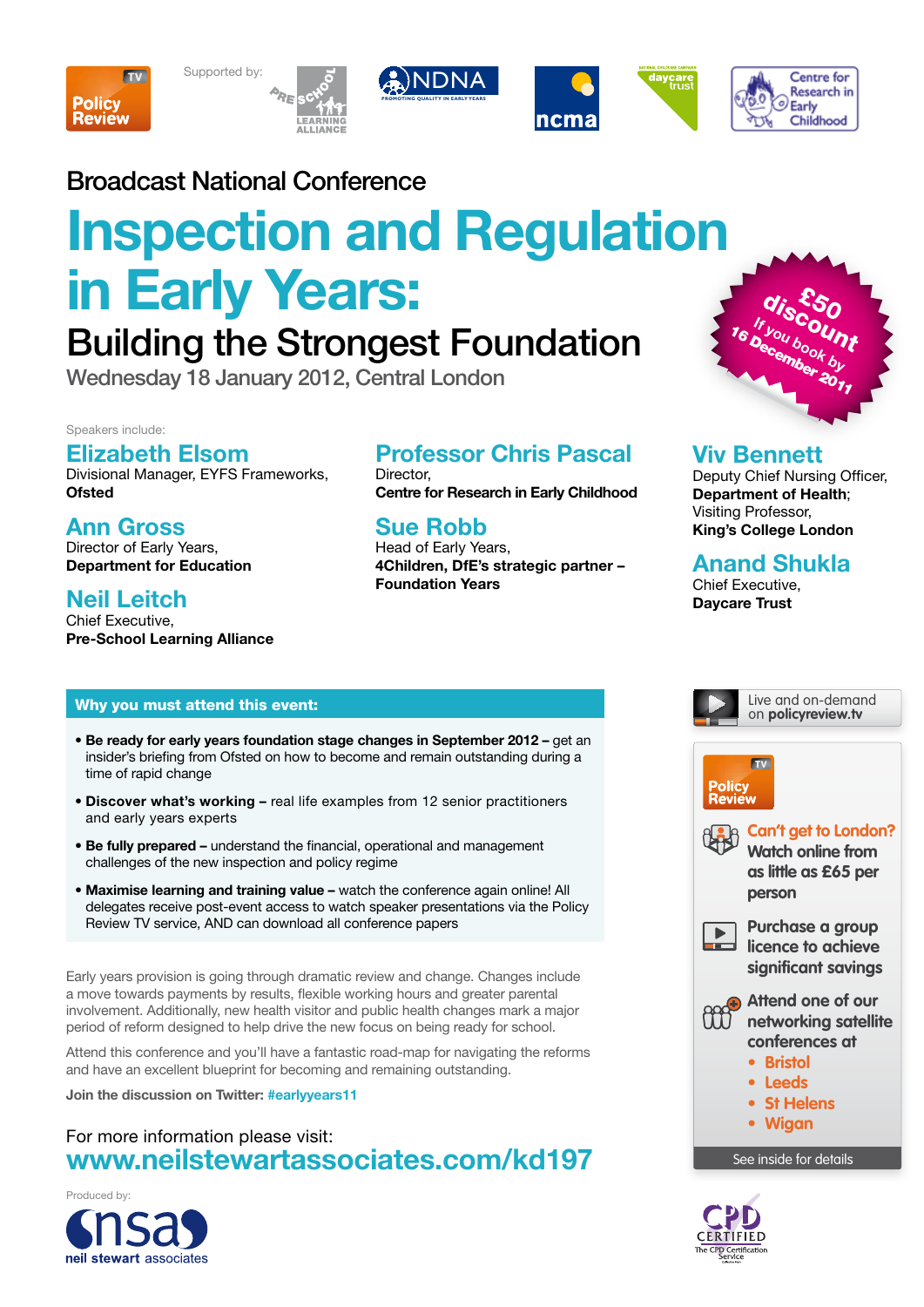## **Agenda** (subject to change)

#### 09:00 Registration, refreshments and exhibition

**Available on policyreview.tv** 

#### **Session One: Setting the scene**

- 09:50 Introduction and welcome from conference chair **Michael Freeston, Director of Quality** Improvement, Pre-School Learning Alliance
- 10:00 Understanding the changes, being ready for September 2012, building quality **Ann Gross,** Director of Early Years, Department for Education
- 10:15 The role of the Strategic Partnership in supporting families in the foundation years: focus on the WEYFS Framework **Sue Robb,** Head of Early Years, 4Children,

DfE's strategic partner – Foundation Years

- 10:30 Explaining the implementation of change **Elizabeth Elsom,** Divisional Manager EFYS Frameworks, Ofsted
- 10:45 Challenges facing early years provision **Neil Leitch,** Chief Executive, Pre-School Learning Alliance
- 11:00 Questions and discussion The keys to change *Session speakers joined by:*  **Sarah Steel, Managing Director,** The Old Station Nursery Ltd
- 11:15 Refreshments, networking and exhibition

**Available on policyreview.tv**

#### **Session Two: Meeting the challenges**

- 11:45 Panel discussion Management and financial challenges Leadership demands, new flexible hours, payment by results, new parental involvement, making free entitlement work at a local level *Panel speakers:* **Anand Shukla,** Chief Executive, Daycare Trust **Pip O'Byrne,** Chair, 4Children **Claire Schofield,** Director of Membership, Policy and Communications, National Day Nurseries Association (NDNA) **Frances Rehal MBE,** Thanet Children's Centre Locality Co-ordinator, Callis Grange Children's Centre 12:15 Ready for school, ready for life: early learning that really counts **Professor Christine Pascal, Director,** Centre for Research in Early Childhood 12:30 The workforce agenda and its challenges **Professor Denise Hevey, Professor in Early** Years, University of Northampton
- 12:45 Questions and discussion

13:00 Buffet lunch, networking and exhibition

#### **Available on policyreview.tv**

#### **Session Three:**

### **Partnerships for health and families**

14:00 Healthy start for school and beyond: the Health Visitors' Implementation Plan **Viv Bennett,** Deputy Chief Nursing Officer,

Department of Health; Visiting Professor, King's College London

As a delegate of March speakers online is presentations only a few of the speakers online presentations

14:15 Shared voices project: embracing the child's and parents' voices in the assessment of children's learning **Sara Bright, Senior Early Years Adviser,** Taunton, Somerset

#### **Inspection and assessment**

14:30 Consistency and quality: the inspectors' perspective *See website for speaker updates*

14:45 Questions and discussion

15:00 Refreshments, networking and exhibition

#### **Session Four: In-depth seminars**

15:30 Delegates should choose to attend one seminar from the list below. Seminars are designed to be interactive and participatory in nature. Places are allocated on a first-come, first-served basis and are subject to maximum capacities.

|   | Governance and building social capital                                                                                                                       |  |  |  |
|---|--------------------------------------------------------------------------------------------------------------------------------------------------------------|--|--|--|
|   | Governance and developing a community mutual<br><b>Frances Rehal MBE, Thanet Children's Centre</b><br>Locality Co-ordinator, Callis Grange Children's Centre |  |  |  |
|   | Integrating health across foundation years                                                                                                                   |  |  |  |
|   | Liz Taylor, Call to Action Lead, Modern Matron,<br><b>Children's Division, Southern Healthcare NHS</b><br><b>Foundation Trust</b>                            |  |  |  |
| Ю | Understanding and preparing for new inspection<br>and regulation                                                                                             |  |  |  |
|   | See website for speaker updates                                                                                                                              |  |  |  |
|   | <b>Focussing on the family</b>                                                                                                                               |  |  |  |
|   | See website for speaker updates                                                                                                                              |  |  |  |

16:30 Close of conference

Register online today:

## **www.neilstewartassociates.com/kd197 /** Tel: **020 7324 4330 /** Fax: **020 7490 8830**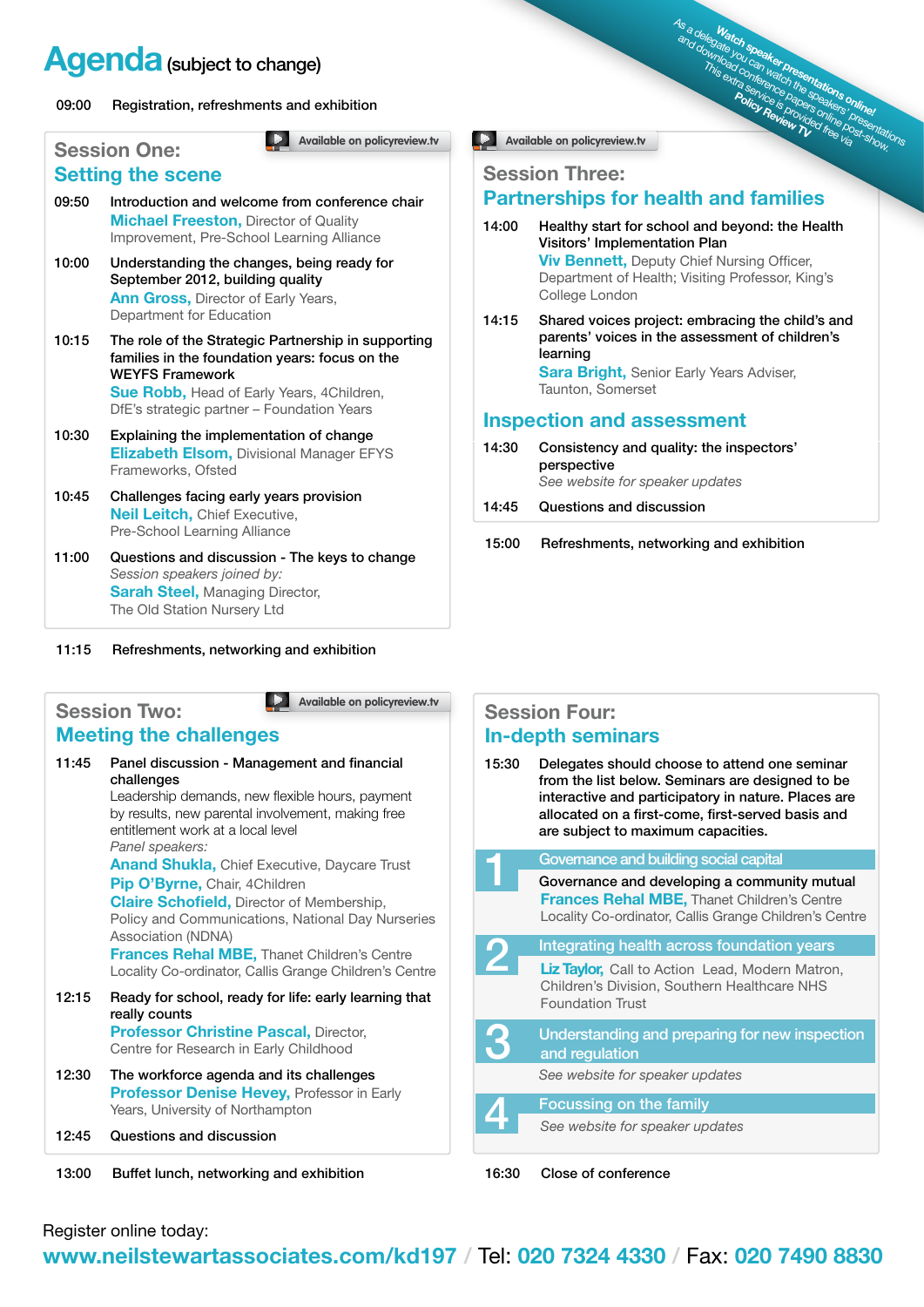### **Purpose of the Conference**

#### **Specifically, attending this conference will enable you to:**

- Understand what the forthcoming changes in inspection and regulation mean for you
- Be operationally prepared to drive the new focus on being ready for school
- Get an insider's briefing on how the findings of the Tickell Review will impact early years services
- Examine the shifting inspection focus on social, emotional communication and physical development
- Appreciate the organisational changes needed in the transition to 'payments by results' and flexible working hours
- Examine what greater parental involvement means for organisations providing early years services
- Recognise the impact of new health visitor and public health changes with the focus on the child in the family context
- Share best practice examples of outstanding performance by providers and how they are being achieved
- Determine the best methods of leadership and professional development to tackle the new challenges

#### **Past delegates include:**

- Directors of Education, Health and Children's Services
- Children's Centre Leaders and Strategic Co-ordinators
- Sure Start Programme Co-ordinators
- Children's Services Directors
- Early Years and Childcare Managers, Officers and Co-ordinators
- Early Years and Extended Services Managers
- Heads of Early Years
- Head teachers, Assistant Head teachers and teachers
- Community Partnership Managers
- Partnership Managers and Board Members
- Children's Fund Programmes
- Children's Trusts
- Health family support and outreach managers
- Foundation stage coordinators
- Early Excellence and Day Care Centres
- Childcare Development Officers and Lead Officers
- Family Support Managers
- Marketing and partnership managers and officers
- Integrated children's system strategy managers
- Inclusion Managers
- Parent Empowerment Managers
- Family Centres and Family Services Directors
- Commissioning managers
- Specialist Children's Services Managers
- Child Psychiatrists and Psychologists
- NHS Childcare Co-ordinators
- Planning and performance managers
- Pre-school development workers
- Childcare Providers and Suppliers
- Funding Support Managers
- **Training Managers**
- Play Organisations and Equipment **Manufacturers**
- Special Educational Needs (SEN) Co-ordinators
- Further Education Colleges and Universities
- OFSTED
- Nursery Managers

#### **Sponsorship and Exhibition Opportunities**

This conference will attract a diverse audience of top level decisionmakers and key policy professionals, from both the public and the private sector. Sponsoring or exhibiting at this event will ensure your organisation leadership positioning amongst this key target audience.

To find out more about the bespoke packages on offer please contact **Andy Josephides** on **020 7960 6853** or e-mail **andy.josephides@neilstewartassociates.co.uk**



## **Can't attend? Time poor? Diary clash?**

#### **Attend a regional satellite conference near you**

#### **Can't get away, can't afford the time or full cost? Need network feedback? Attend a regional satellite conference!**

- See and hear all the speakers and interact remotely
- Receive all the back-up papers and research
- Network with your peers, benchmark your own work and make contacts for follow up
- Environmentally friendly option

Attending a satellite conference costs just **£195.00 + VAT** (£234.00). See the conference website for locations near you or complete the booking form.

**For further information email paul.rushworth@policyreview.tv**

#### **Watch online**

#### **Keep up to date with the policy insight you need**

- Broadcast exclusively on Policy Review TV - watch the conference live or later on-demand
- Fully interactive watch live and submit questions, just like a delegate
- Ultimate conference reporting, watch the full online presentations after the event
- Your own expert video library to keep ideal for management and staff briefing
- Unique insight into the choices and dilemmas faced by policy makers and managers
- Find out how your peers are solving the policy challenges you face
- You save on travel, cost and time

The costs of the live broadcast and access to the video archive are:

#### **Individual licences £99 + VAT (£118.80)**

**Group licences - per person 1-2 viewers £99.00 + VAT (£118.80) 3-9 viewers £89.00 + VAT (£106.80) 10-19 viewers £79.00 + VAT (£94.80) 20-29 viewers £65.00 + VAT (£78.00)**